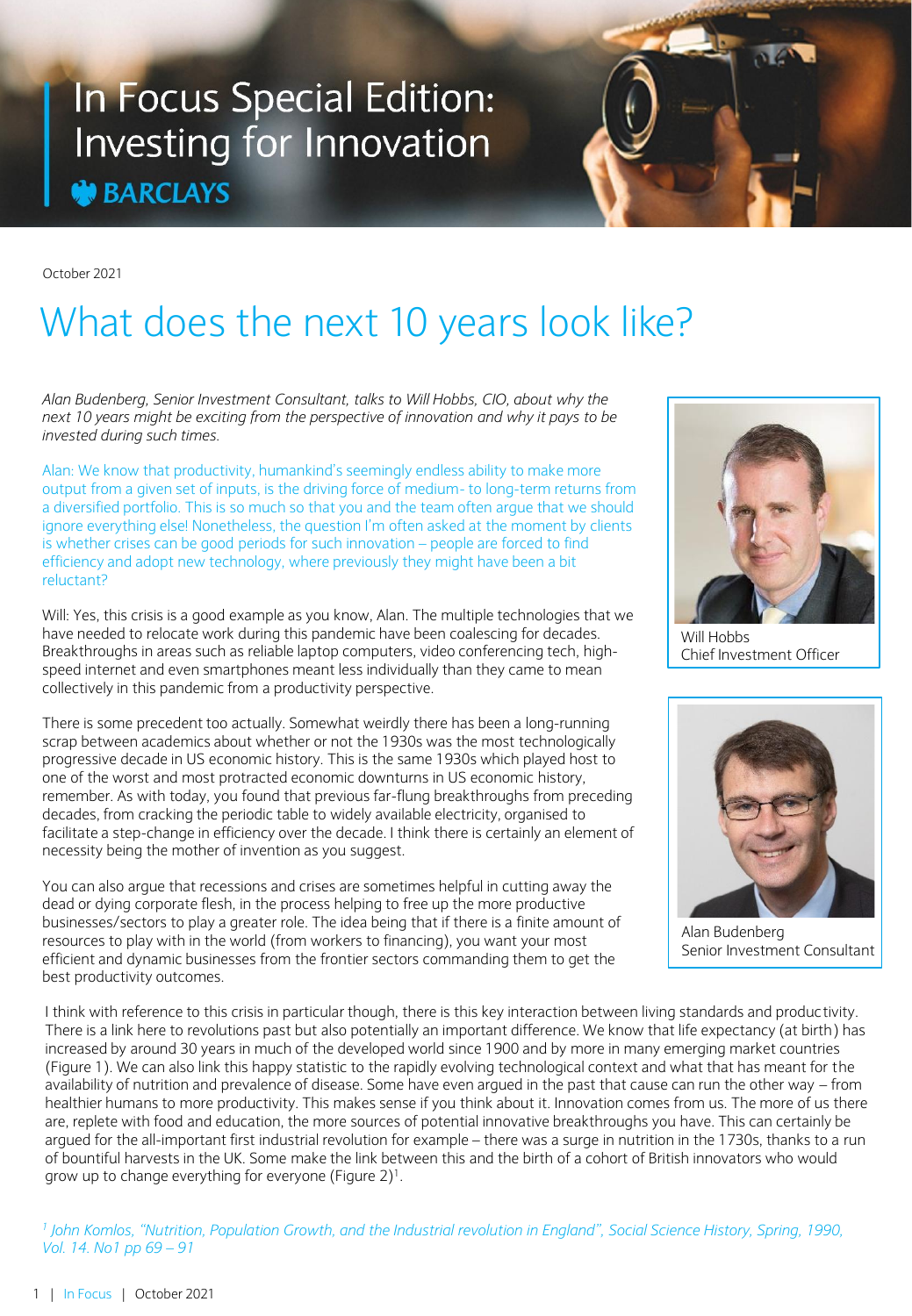As noted, this story has only become more tangled in this crisis – health and the prospects for the economy are indelibly linked. Some are arguing that this fact may have changed the cost benefit calculation of investment in health technology for example. The result of all this extra attention, investment, and brainpower applied to the area of health could be a surge in life expectancy. The point I think really to get across is that the more of us there are, the better life gets.

Alan: Do these incoming advances that have been so essential to mitigating the effects of this pandemic get rolled up in what is often called 'the fourth industrial revolution'? And I guess within that it would be helpful to be a bit more specific about what we mean by the term 'industrial revolution'?

Will: Yes, the concept of industrial revolution is probably a bit misused. I think you can think about it as a sustained quickening in the pace of the change, facilitated by the arrival of what are called 'General Purpose Technologies'. These are things like electricity, the computer chip, and the steam engine that have multiple potential applications. The point is that in the last few hundred years, really since the first industrial revolution, the world has been in a near-permanent state of technological revolution (Figure 1 again); however there have so far been three identifiable phases where this has quickened substantially. The first was really about harnessing steam and water to mechanise production. The second then benefited from advances in steel and electricity to create the potential for mass production. The third centred around the computer chip, with work moving from factories to the offices amidst the march of the 'knowledge economy'. The fourth is essentially ongoing and surrounds, but is certainly not limited to, the application of the digital economy.

I think there are a couple of points to make. First, the more closely you study these revolutions the more they become hard to characterise with a single technological breakthrough. There tend to be myriad overlapping and interacting influences, sometimes taking decades to take shape. Second, it is amazing how the demands on the workforce have changed over this time. Prior to the first industrial revolution in England, it was cottage industry that dominated – essentially family textile businesses. The industrial revolution ripped production out of the home and moved it forcibly to the proliferating factories and the cities they were housed in. These were brutal jobs and humankind paid a short-term price in life expectancy and living conditions for the pleasure. Eventually, the advent of the computer chip started a move from factories to offices. A boon for brains over brawn<sup>2</sup>. Some are suggesting that the incoming revolution in Artificial Intelligence (AI) could further change the skills needed. Empathy and emotional intelligence may begin to trump IQ in terms of valuable traits in the new economy.

Alan: I know this is still a topic of hot debate in economics circles, but what are some of the determining factors in which countries and areas benefit the most from these revolutions? Why did the first industrial revolution benefit Britain so much more than it seemed to the rest of the world, and could it be that China, for example, could really dominate the commanding heights of the fourth industrial revolution to the exclusion of others?

Will: On the UK, there are still loads of different theories here. It's hard to think of an area that has attracted more thought from the economists of the world over the years. One of the more convincing to me revolves around the interaction of a high wage economy (Britain's workers were expensive at the time thanks to the nation's success in textiles in the preceding centuries) with abundant and (relatively) easily accessible coal deposits<sup>3</sup>. This mix certainly helped to make the pay-out from swapping people for machines very attractive.



#### Figure 1: Sharp improvement in life expectancy since 1900



Figure 2: After millennia of flat-lining, the first industrial revolution sparked take-off

*<sup>2</sup>Vox EU CEPR, Globalisation, automation and the history of work: Looking back to understand the future, https://voxeu.org/content/globalisation-automation-and-history-work-looking-back-understand-future, January 2019 <sup>3</sup>Robert C Allen, The British Industrial revolution in Global Perspective – Cambridge University Press, 2009*

Source: Our World In Data.org, Barclays

Source: Our World In Data.org, Barclays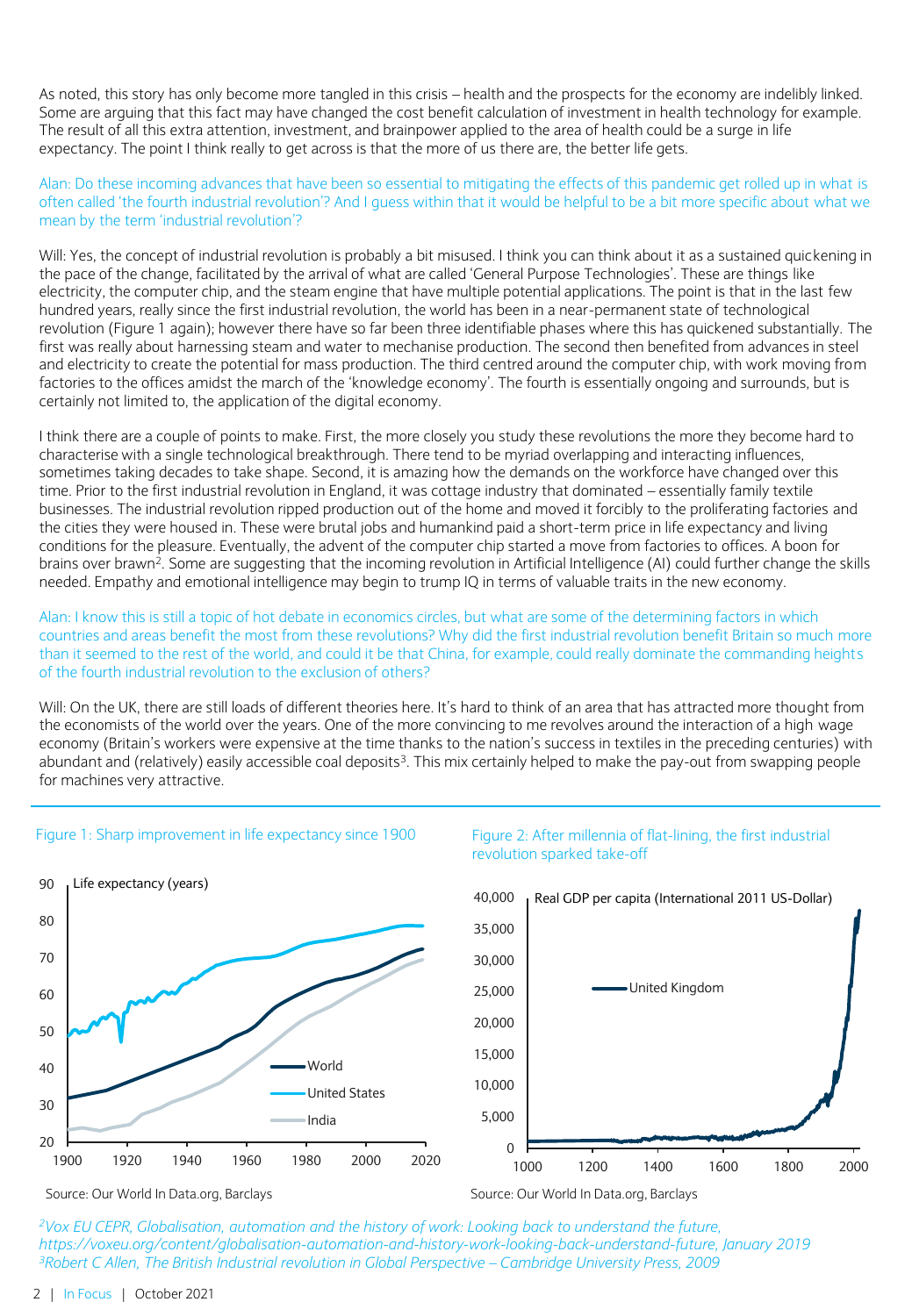However, then and now, I do think there is a really important role for the institutional context. Some academics called Acemoglu and Robinson have written very convincingly on this<sup>4</sup>. Their investigation begins with the weird case of Nogales, a city bestriding the US/Mexican border. There is a chasm in educational attainment, life expectancy, and almost every single meaningful wellbeing indicator between Nogales, Arizona and Nogales, Sonora. The question they ask is why? The answer, convincingly illustrated through these two cities' very different development paths, lies with the very different role the respective states have evolved to play. Within this, it is the ability of a presiding authority to accept the chaos that comes with sustained innovation and productivity.

Entrenched interests, vested profitably in the status quo, tend to find the disruptive potential of innovation and all the labour force and wider attendant organisational chaos, very unappealing (naturally). In the UK, the more visible turn to that necessary check on executive power is often seen coming with the glorious revolution of 1688. There is a famous incident when Elizabeth I refused to grant an inventor, William Lee, a patent for his 'knitting machine' on the grounds that it would make 'beggars' of her people by depriving them of employment that is sometimes seen as illustrative of England (and others) pre-1688.

So history does show that it is possible to miss out on the fruits of these revolutions, because they can be painful and difficult to pick and the benefits can take many years to show up. There are plenty of examples of countries that have managed to ride one productivity surge but failed to repeat the trick. A state of permanent reinvention, with all of the challenges that brings in maintaining a stable social contract, is extremely challenging to maintain. Self-interest can be a potent block on change if executive power is sufficiently concentrated and unchecked.

I guess with China, the jury is still out (Figure 3). There are certainly areas of the current technological context where China has a lead. So, the country is seen as being very strong in applications for example – the integration of lots of other complicated tech and systems. One question will be whether Chinese institutions are sufficiently supple to navigate the sustained change that comes with an industrial revolution. One risk is that the more power that is amassed centrally, the more you head down the path of the economically-deleterious entrenched interests discussed by Acemoglu and Robinson.

Alan: And I guess you and the team are always making the point that the real rewards, in terms of investors and more broadly, can often be far from the initial innovation. You always use the shipping container as an example, but what about something from the current context?

Will: Yes that is true. It always seems like the answer has to be to buy a basket of the most exciting sounding technology companies and let the good times roll. However, the rewards to innovation often don't work like that as you point out. I think today you could think of the real winners from a potential wider application of the Messenger RNA vaccine technology. The diseases that could wilt under this new technology have tended to bully emerging world populations, not the already developed. The benefits to life expectancy, growth, and investor returns could be most keenly felt there. You may miss the gains by just focusing on owning the innovators.

Alan: There is a quote from Bill Gates who argued that: "We always overestimate the change that will occur in the next two years and underestimate the change that will occur in the next 10. Don't let yourself be lulled into inaction." So, if we let our imaginations run riot, where could we get to in 10 years?



*<sup>4</sup>Acemoglu and Robinson, Why nations fail – the origins of power, prosperity and poverty – Profile Books, 2013*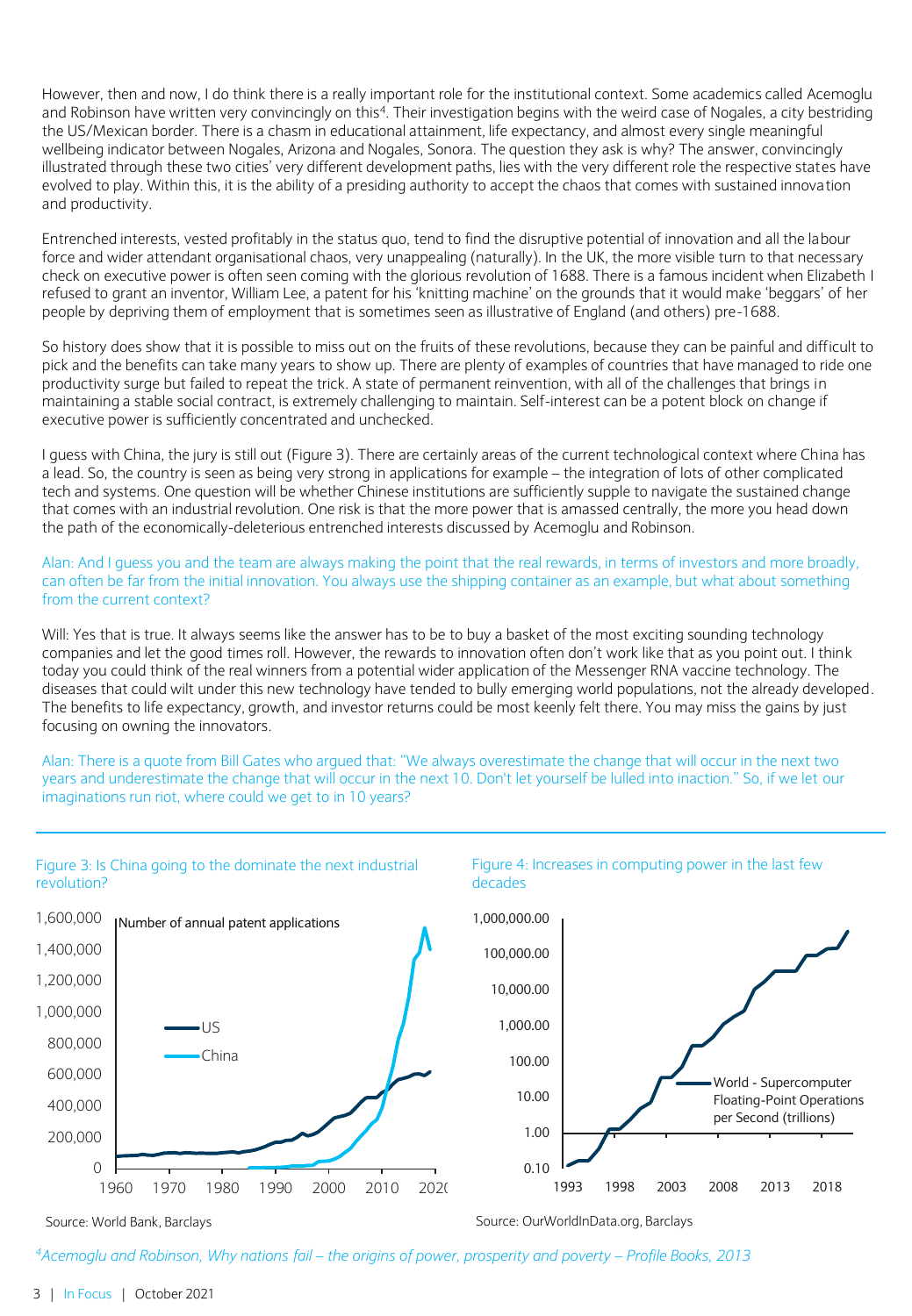Will: If I knew that Alan… I think one interesting area where you are going to see a lot of application is Artificial Intelligence. I think we have to be specific here though. The breakthrough to the kind of AI described in dystopian science fiction, where at the point of ascension the confused robot decides that humankind needs to be tossed in the bin, that is still a long, long way away.

However, within areas like machine learning, the recent advances in computing power have pushed us into more tangibly interesting territory. To your earlier point, this crisis has also given AI a 'battlefield upgrade'. One use I read about the other day is within a hospital with an algorithm reading chest x-rays for signs of Covid-related lung infections, helping medical staff to prioritise efforts.

In many cases, but far from all, you are going to find that artificial intelligence will simply be quicker and better at assimilating vast amounts of information and making a related call than we are. This will significantly increase the efficiency of many processes across a range of sectors. The amazing thing is that an advanced image recognition system takes about a week to train using today's computers. Performing the same number of calculations necessary in some of these applications but using the best workstations available in the early 1990s would have taken hundreds of thousands of years (Figure 4).

In terms of the more speculative stuff, there are some pretty jaw-dropping potential applications if the stories of viable quantum computing capacity being within reach bear fruit. From computational chemistry to drug design to carbon sequestration, you could see previous ceilings of understanding rapidly shattered.

#### Alan: What about some risks of all of this potential change – what are the lessons from history here? How do governments and regulators, among others, need to respond?

Will: Well one of the main risks, as we've already touched on, centres on this idea of creative destruction. While the economy opens new doors in these periods, it also necessarily closes others. That means jobs and industries are destroyed. Skills that were valuable in a prior economic paradigm are suddenly redundant. The role of the state in such periods is especially tricky. How does one make sure that you are allowing the forces of disruption sufficient space, whilst also protecting your citizens from its worst effects? How do you retain your social contract through this period? I think high on the agenda here should be education and training. Making sure that your workforce is constantly being retooled to best equip it for the ever-changing demands in terms of skills is key.

#### Alan: And what about investors? What does history teach us about these accelerated periods of innovation when it comes to the returns from a diversified portfolio?

Will: I think the most important point is diversify. You and I can banter on about the next technological breakthrough and what its effects might be to our hearts' content. However, the reality is that the next breakthrough could really come from anywhere at any time from anyone. The only logical response to this inherent uncertainty is to make sure that you design your investment net to reflect this inherent uncertainty. Make sure that you have that core exposure to the potential of the world, not just some recently successful part of it. Once you have the world in your hand, you can then garnish it with more specific investments to your heart's content. That overall exposure should help you face your long-term financial future with a little more confidence – the inventive capacity of the entire planet will be working with whatever savings you can spare to deploy, day and night.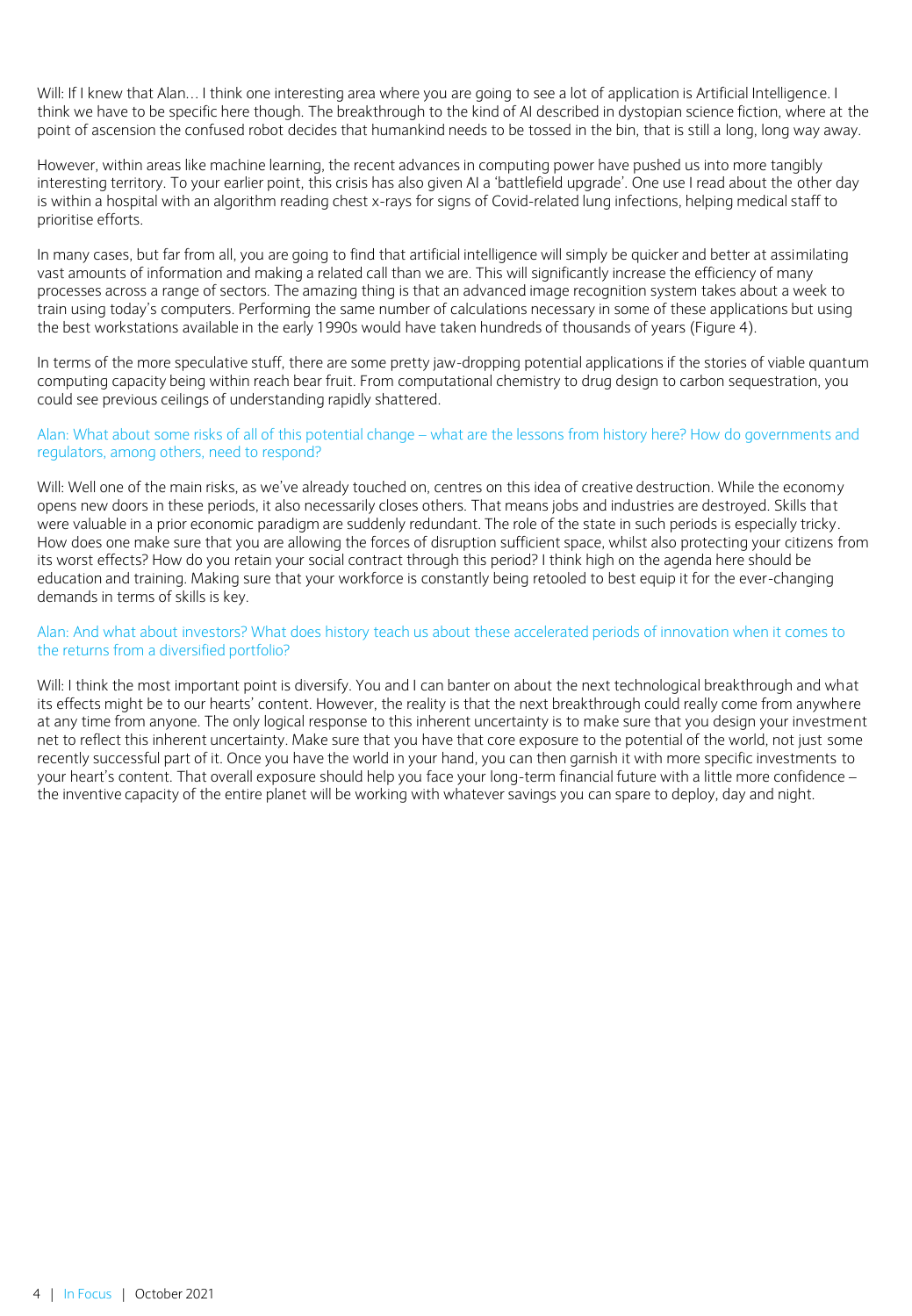# Are we ready for technology to change our lives?

Rewind to 2000; around 7% of the world had internet access, today  $c.50\%$  do<sup>1</sup>. Did you ever think you'd listen to music digitally on a phone? Or, consider you'd be able to log into an app via facial recognition and send money to a bank account via a few simple taps of the screen? Was it plausible that, instead of taking your camera out, you'd have one built into your phone with multiple lenses and the images taken would be saved to the 'cloud' and accessible anywhere? Did you think space travel would open up to the public, a movement kicked off on Sunday 11th July, as Virgin Galactic won the race to space? Probably not, but innovation has resulted in our smartphones having c.100,000 times more processing power than the computer which took mankind to the moon, some 50 years ago<sup>2</sup>.

Technological innovation has been a constant theme since the 'Dot-com bubble' and even before it. We may only be getting started though. Who knows what products and services currently unimaginable, might be disrupting our lives in a decade or two.



Miles Sherry Investment Consultant

## Moore's Law has powered technological innovation

Gordon Moore, the founder of Intel, predicted in 1965 that computers would simultaneously get more powerful while falling in price, at an exponential rate. Every couple of years the semiconductor chips powering our devices have been gaining power while becoming smaller and more energy efficient (Figure 1). Computers have changed from being rare, expensive, and clunky boxes, to ultra-thin laptops and machines considered a necessity. Technology is no longer just about computers though, it's disrupting almost every industry you can think of.

## The rise of Artificial Intelligence (AI)

In the past, humans collected data and we largely analysed it ourselves, drawing conclusions. Computers though, are getting as intelligent, if not more intelligent than humans. We generate more data in one hour than we did in the year 2000 and will generate more data in the next 3 years, than over the past 30<sup>3</sup>.

On average, apps on our phones include six trackers from other companies which have the sole purpose of collecting and tracking us. This data is collected, pieced together, shared, and then monetised, fueling an industry valued at over \$227bn a year<sup>4</sup> . Not everyone will be comfortable with this and there are many risks, from data loss to fraud, but equally, there are possible opportunities.









Source: OurWorldInData.org, Barclays. Data as of 31st December 2020

Source: FactSet, Barclays. Data as of 30th June 2021

*https://www.weforum.org/agenda/2020/11/heres-how-technology-has-changed-and-changed-us-over-the-past-20-years https://www.independent.co.uk/news/science/apollo-11-moon-landing-mobile-phones-smartphone-iphone-a8988351.html https://d1.awsstatic.com/executive-insights/en\_US/ebook-eight-predictions-how-technology-will-change-our-lives-in-2021.pdf https://www.apple.com/privacy/docs/A\_Day\_in\_the\_Life\_of\_Your\_Data.pdf*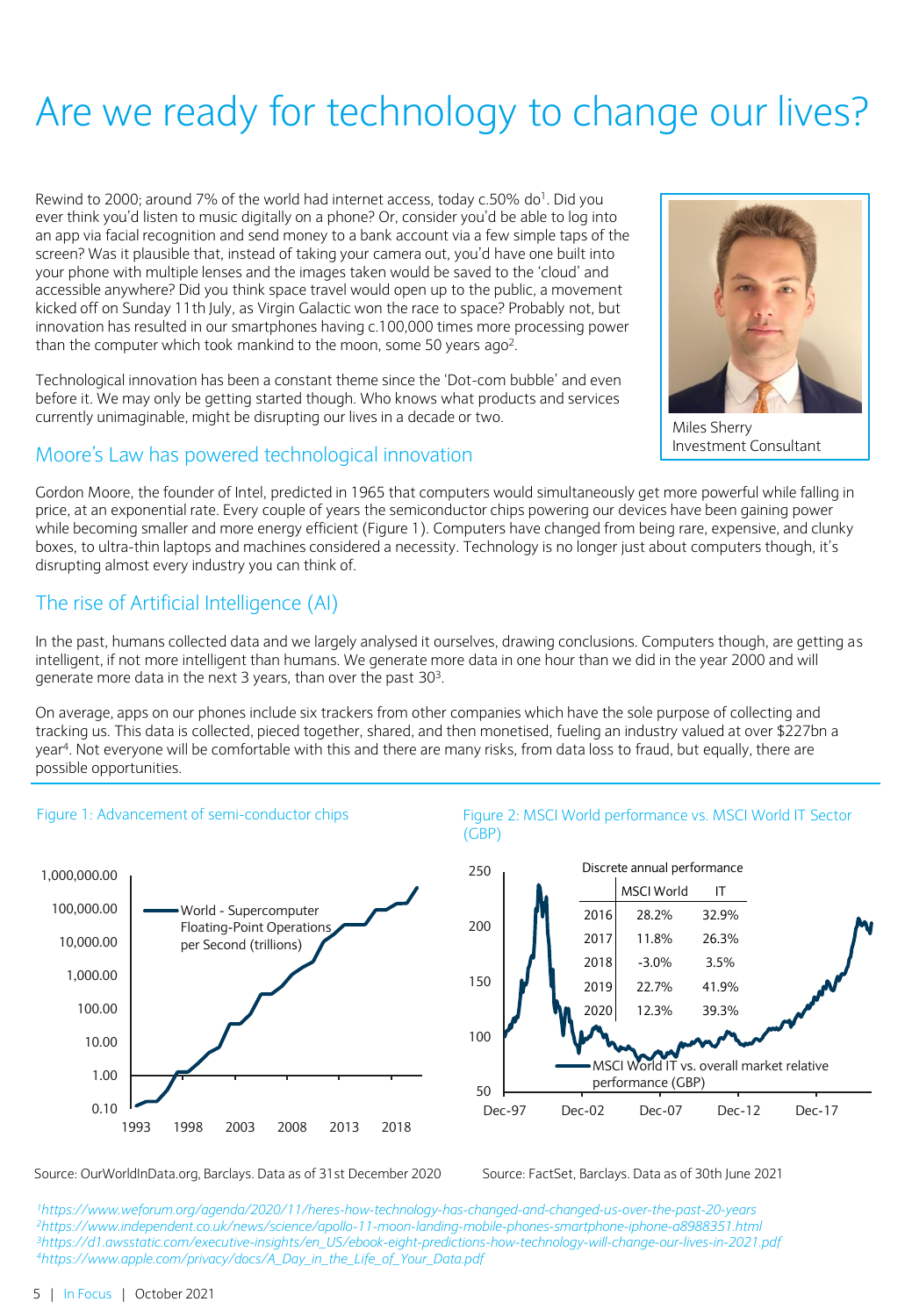Computers decipher this data and create recommendations without human intervention. Think about how your TV streaming service recommends films based on what you've already watched. Food delivery companies send you targeted adverts at a certain time to encourage you to order from them, based on data showing your prior ordering habits.

AI is disrupting countless other industries. While it may take a few years for the concept to be perfected, autonomous cars will likely be mainstream within the next decade. Education has seen little innovation historically. Up until the pandemic, schools were effectively operating in a similar way to how they may have done many years ago, but the pandemic forced teaching to adapt and innovate. Recent developments have even seen AI being used to watch students through a webcam, to assess their emotions and work out if they are engaged, and then tailor teaching based on these emotions.

Customer service is changing too, many companies now use AI-powered chat systems, which try to solve your question or problem without actually speaking to anyone. Back in 2018, Google even previewed an artificial assistant, which can hold what sounds like a human conversation, to book a haircut.

## The Internet of Things

Today, there are more connected devices globally than humans<sup>5</sup>. Technological innovation has led to modern homes now having appliances connected wirelessly to our phones. You can set your heating to come on while you are out, control your oven temperature, and even see who is at your front door, all from an app.

These are technologies already in existence, but the latest wireless 5G technology may lead to further disruption. This enhanced speed will likely lead to an even more connected future world, one which could see the emergence of 'smart cities', where objects such as traffic lights wirelessly connect and interact with autonomous cars, telling them when to stop at a red light. While this brings additional risks, it also enables potential growth opportunities in areas such as cyber security. Cities of the future may change – data can look at footfall and traffic to work out how cities may look in a post-pandemic world.

## Why invest in technology now?

Technology stocks have had an incredible run over the past five years and rebounded strongly since the 'Dot-com bubble' (Figure 2), so you may think the 'ship has sailed'. Note that past performance is not a reliable guide to future performance. We have spoken about valuations before, but one point to remember is that when compared to 2000, many more companies are now actually profitable – rather than pure 'blue sky' thinking (Figure 3).

This is about so much more than just the few massive companies dominating major indices. New start-ups are constantly emerging and while many will not succeed, some could be the dominant names of the future. One specialist fund manager we work with, Polar Capital, spend time and resource looking for the 'next generation winners' and seek to avoid 'legacy technology', within their Global Technology fund.

The composition of market indices has hugely changed over the years. The make-up of a market like the S&P 500 will likely look very different in a decade or two, as we see more innovation (Figure 4).

#### Figure 3: Profits are now more aligned to share prices



#### Figure 4: The change in S&P 500 sector weights over time



Source: FactSet, Barclays. Data as of 29th July 2021

*<sup>5</sup>https://www.weforum.org/agenda/2021/03/what-is-the-internet-of-things/*

Source: FactSet, Barclays. Data as of 30th June 2021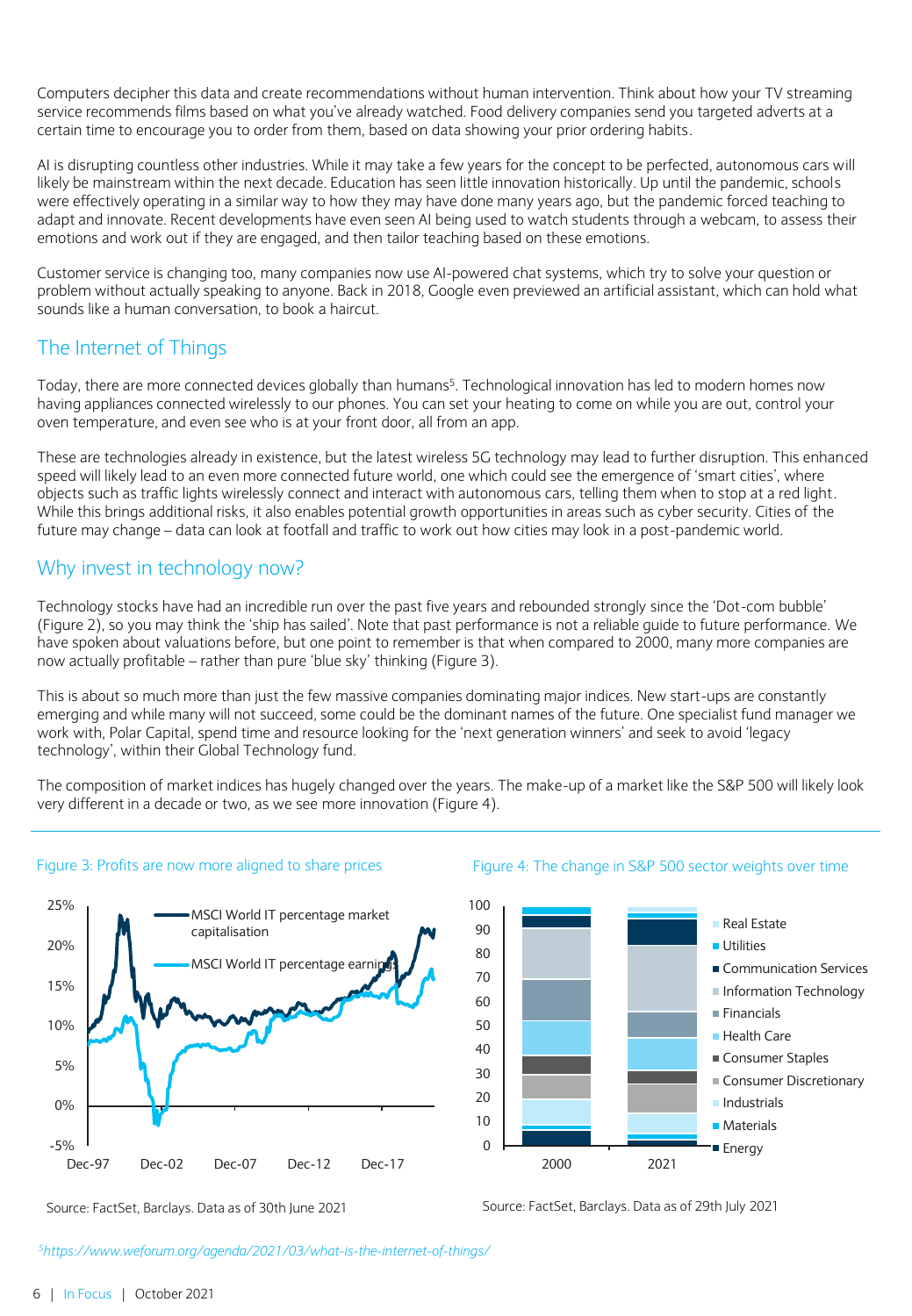While computers have become so powerful there is every chance we will find ways to make more use of this power, driving new products and services. Examples include further developments in alternative meat, the financial advice gap being closed, and negative emission technologies. Maybe music festivals will become virtual reality experiences for those who cannot be there in person<sup>6</sup>? The pandemic has also seen forced changes to retail – online grocery shopping as a portion of total grocery sales doubled in a couple of months, from growing slowly for a decade. Robots are starting to fill shopping baskets in custom- built warehouses. Maybe soon drones will deliver shopping, rather than vehicles? Some of this may sound a bit far-fetched, but it's not beyond the realms of possibility.

Quantum computing will likely become mainstream, helping to change our society for the better – think climate change and healthcare improvements. Cloud growth may be set to hugely increase, with data and AI bringing supply chain improvements.

No one can predict the future, but there is every chance the next ten years could be even more exciting than the past, particularly as we innovate and adapt to a post-pandemic world.

#### Important information

None of the funds or companies mentioned in this article constitutes an investment recommendation. Past performance is not a guide to future performance.

All investments can still fall in value as well as rise and you might get back less than you invest. We don't offer personal investment advice so if you're unsure you should seek that independently. Funds are designed for the long term so you should only consider them if you can stay invested for at least five years. These are our current opinions but the future, as ever, is uncertain and outcomes may differ.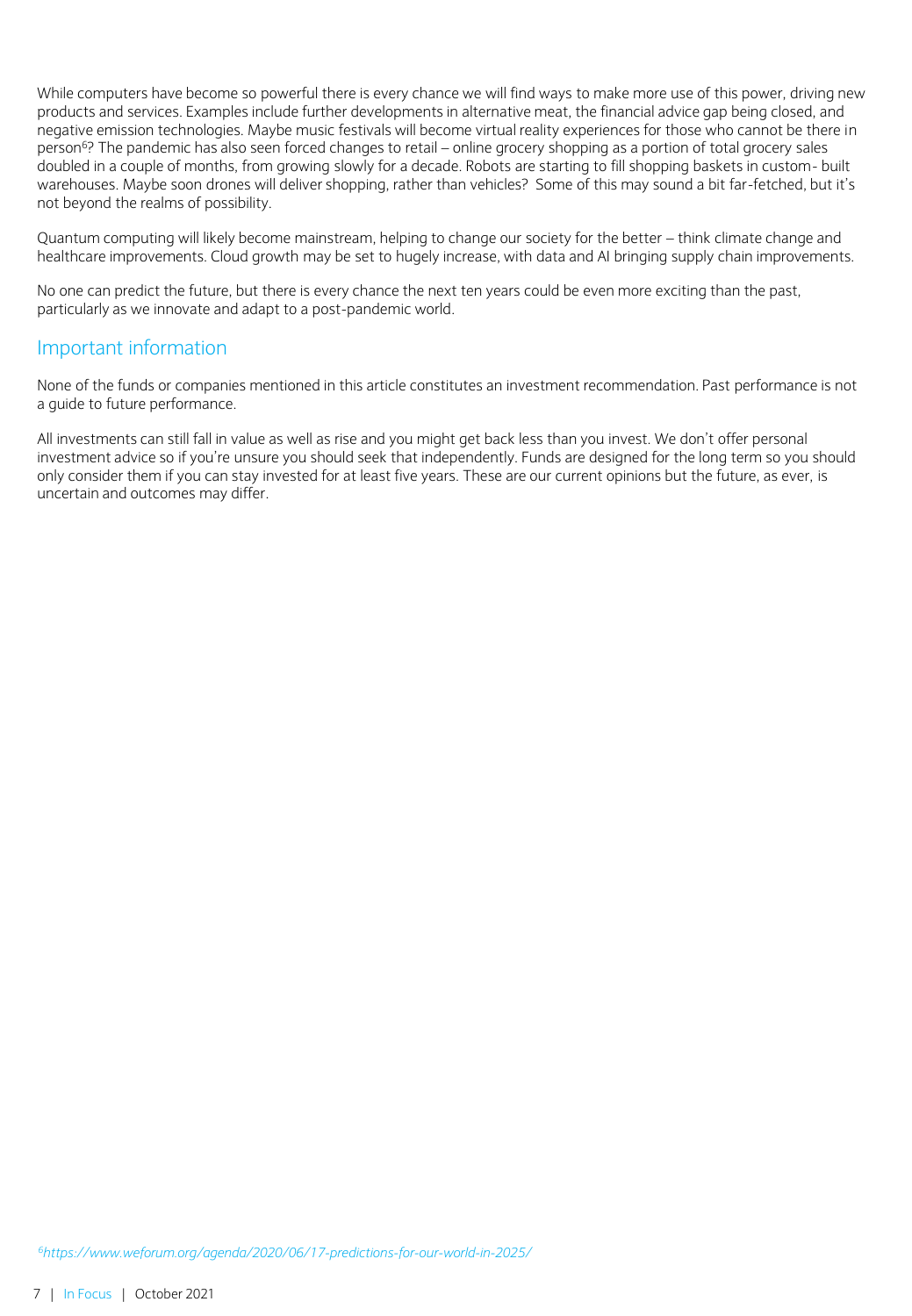## The need for a sustainable future: A catalyst for innovation

Innovation and gains in productivity form the engine room of economic growth and in turn these gains can provide an important source of returns for stocks and thus for diversified portfolios.

Investors often focus on technology and the advancements we have observed over the last several decades. Progress has been staggering, with further advancements in technology, both the known and unknown, no doubt still to come. Perhaps a less well understood area of innovation is the need for a more sustainable economy in the future. Here, we explore how the focus on sustainability provides another catalyst for innovation.

## What do we mean by sustainability?

When we consider innovation in sustainability, it is worth considering what this means. There is no singular definition and terms such as Responsible Investing, ESG (Environmental, Social and Governance) and Sustainable Investing are often used interchangeably.

Perhaps it is simply best thought of as investing in a manner that incorporates active engagement and the embedment of these ESG factors, alongside the traditional aim of generating a suitable financial return.

Examples of how companies and investments can be sustainable are shown by the United Nation's 17 goals shown in Figure 1. This shows there are a variety of ways to be sustainable and the potential investment opportunities reflect the breadth of sustainability issues.

These include producing goods and services that contribute to reducing emissions (renewable energy) or to promoting a more efficient and less wasteful society (recycling). Conversely it could mean just being more efficient in how you run your business. Whichever approach is taken, innovation is at the heart of driving solutions to achieving a sustainable economy either by direct impact or in aiding company efficiency.



Ian Aylward Head of Manager Selection



Dan Hunt Investment Consultant

#### Figure 1: UN Sustainable Development Goals



Source: United Nations Sustainable Development Goals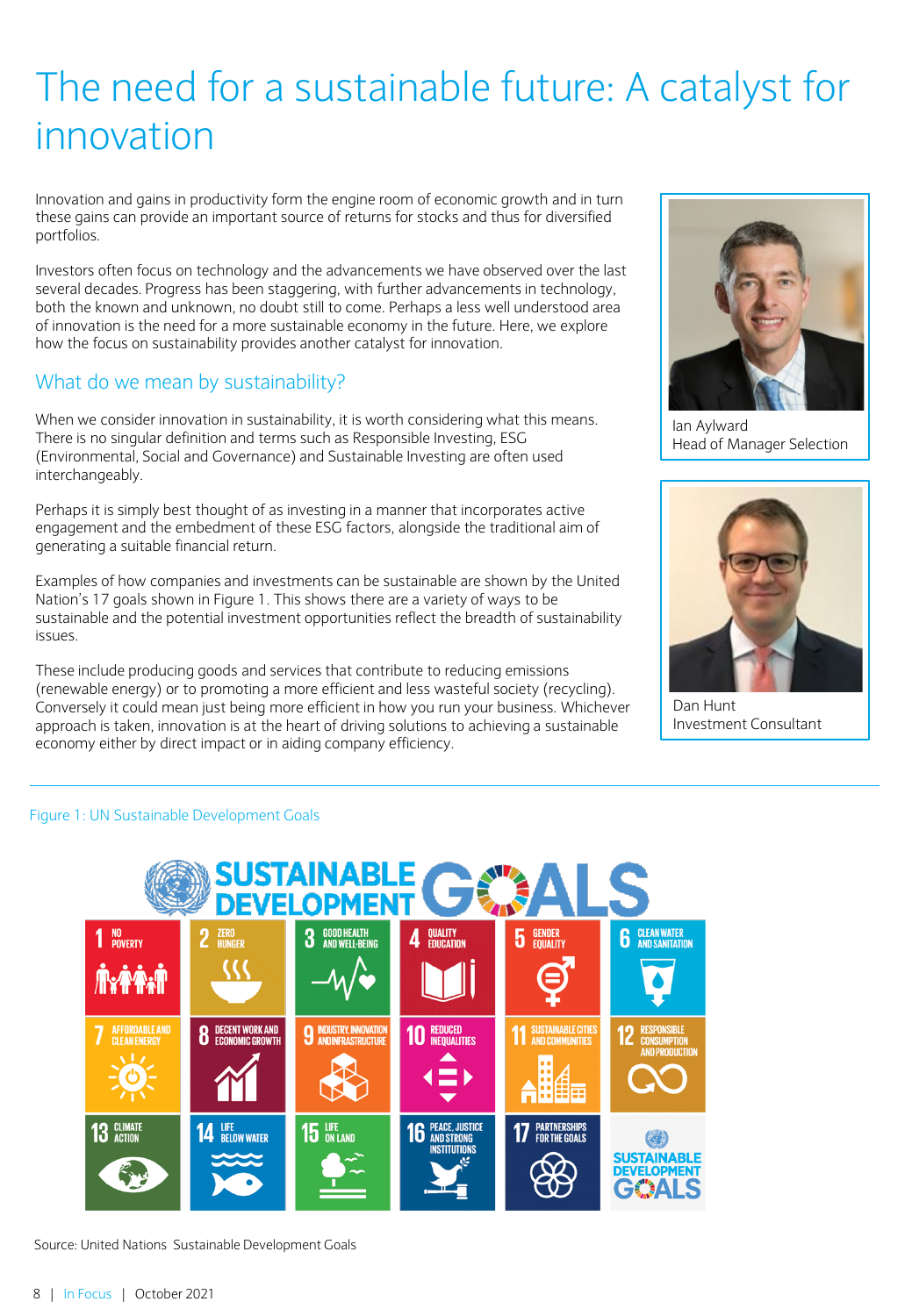## Why is it important?

For companies, sustainability is no longer an option; investors are actively demanding a sustainable approach. If one does not behave in a sustainable manner, then the planet will eventually become an inhospitable place to live and society will become less cohesive. For investors, with the challenge comes opportunity. We need innovation to achieve the UN sustainable development goals.

The issue of sustainability will come into focus in the upcoming 2021 UN Climate Change Conference which is almost upon us. This is more commonly known as COP26 and will be held in Glasgow in November. It represents the first time since the historic so-called Paris Agreement, five years ago, when participants are expected to commit to greater ambitions. Countries are expected to state emission reduction targets but the sponsors are corporates. Importantly, the US is back at the table. At the end of the day, all parties – governments, corporates, investors and individuals – need to contribute. Regulators also recognise this and so there is a raft of legislation – both EU and UK generated – at various stages that is impacting upon investment firms with the aim of improving their behaviours but also in particular, the actions of the firms in which they invest.

## What does sustainability look like in practice?

As we have alluded to above, an area of obvious focus for the sustainability agenda is in combating climate change. Here the need for reducing greenhouse gas emissions to a point of net zero is being increasingly quoted by companies and governments. As you can see from Figure2, within greenhouse gas emissions there are a number of areas where opportunities to be more efficient and reduce greenhouse gases can be identified by businesses. This provides a broad investment opportunity set where skilled managers can identify companies providing solutions and also businesses adopting them, to become more efficient in how they operate. This helps make them more competitive and resilient to stringent regulation in areas such as emissions.

One of the fund managers we work closely with, both directly and within the Barclays Multi-Impact Growth Fund, is Janus Henderson. They have many examples of companies that span a broad range of sustainability themes within their Global Sustainability Fund. When considering investments, they ask: "Is the world a better place, because of this company?"

One of the companies they invest in is Nidec, who manufacture electric motors. Whilst not particularly exciting on the surface, their motors are highly efficient and can reduce power consumption by between 20%-30%. Considering the breadth of use for electric motors they produce (data centres, household appliances, robotics and electric vehicles to name a few), the emissions saved from the adoption of these motors is significant.

Another example is Schneider Electric, a world-leading electrical goods and automation company. Their products and services are designed to help their customers increase efficiency and thus reduce carbon intensity of operations. Their customers range from residential and commercial buildings, utility companies, manufacturers, datacentres and infrastructure.

Beyond greenhouse gas emissions and efficiency, there are other aspects of sustainability which are of critical importance to achieve a sustainable future. One example is the need to recycle what we consume and promoting a circular economy. The circular economy essentially means reusing resources and waste products in producing new products for consumption. A wellknown company aiming to achieve this is Adidas. Adidas is a leader in sustainable manufacturing and driving the circular



#### Figure 2: Global greenhouse gas emission by sector

#### Figure 3: Annual energy transition investment, \$bn



Source: OurWorldInData.org, Barclays

Source: BloombergNEF, Barclays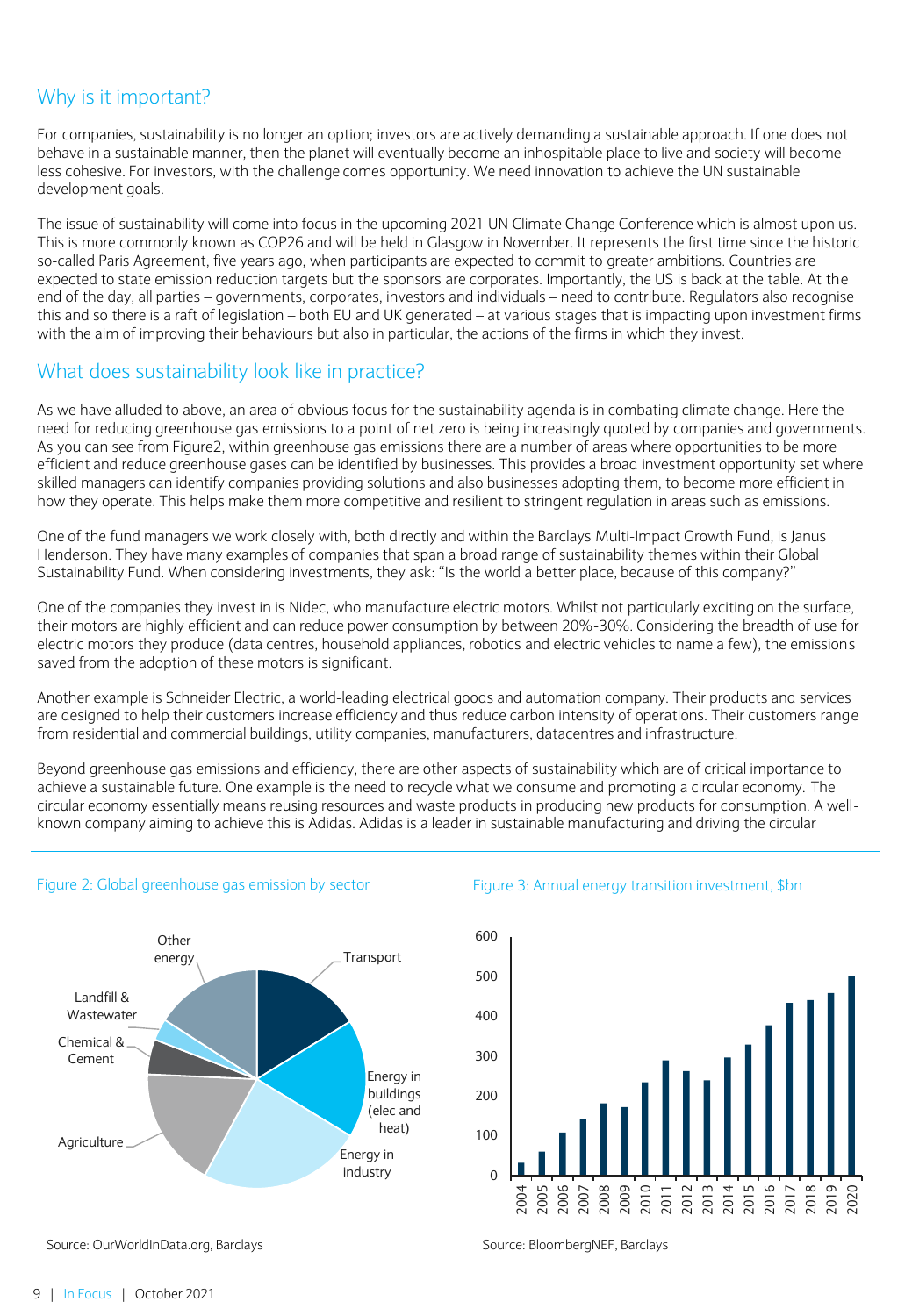economy. They utilise plastics that would otherwise have ended up in oceans, in products and are producing 100% recyclable shoes.

## Why invest in sustainability now?

The growing commitments being made by governments, corporate awareness on social responsibility and regulatory pressures, point to there being increasing disruption to previous practice. This provides opportunities for many of the industries as there is a powerful incentive to innovate and drive a more sustainable future.

A key difference when considering sustainable investments is that governments will look to provide a favourable regulatory environment to encourage this.

This provides the basis for a broad and exciting set of opportunities for investors spanning a vast array of sectors and geographies, comprised of those companies that can facilitate a more sustainable economy and companies adapting their businesses to be more sustainable through operating in a responsible manner.

### Important information

None of the funds or companies mentioned in this article constitutes an investment recommendation. Past performance is not a guide to future performance.

All investments can still fall in value as well as rise and you might get back less than you invest. We don't offer personal investment advice so if you're unsure you should seek that independently. Funds are designed for the long term so you should only consider them if you can stay invested for at least five years. These are our current opinions but the future, as ever, is uncertain and outcomes may differ.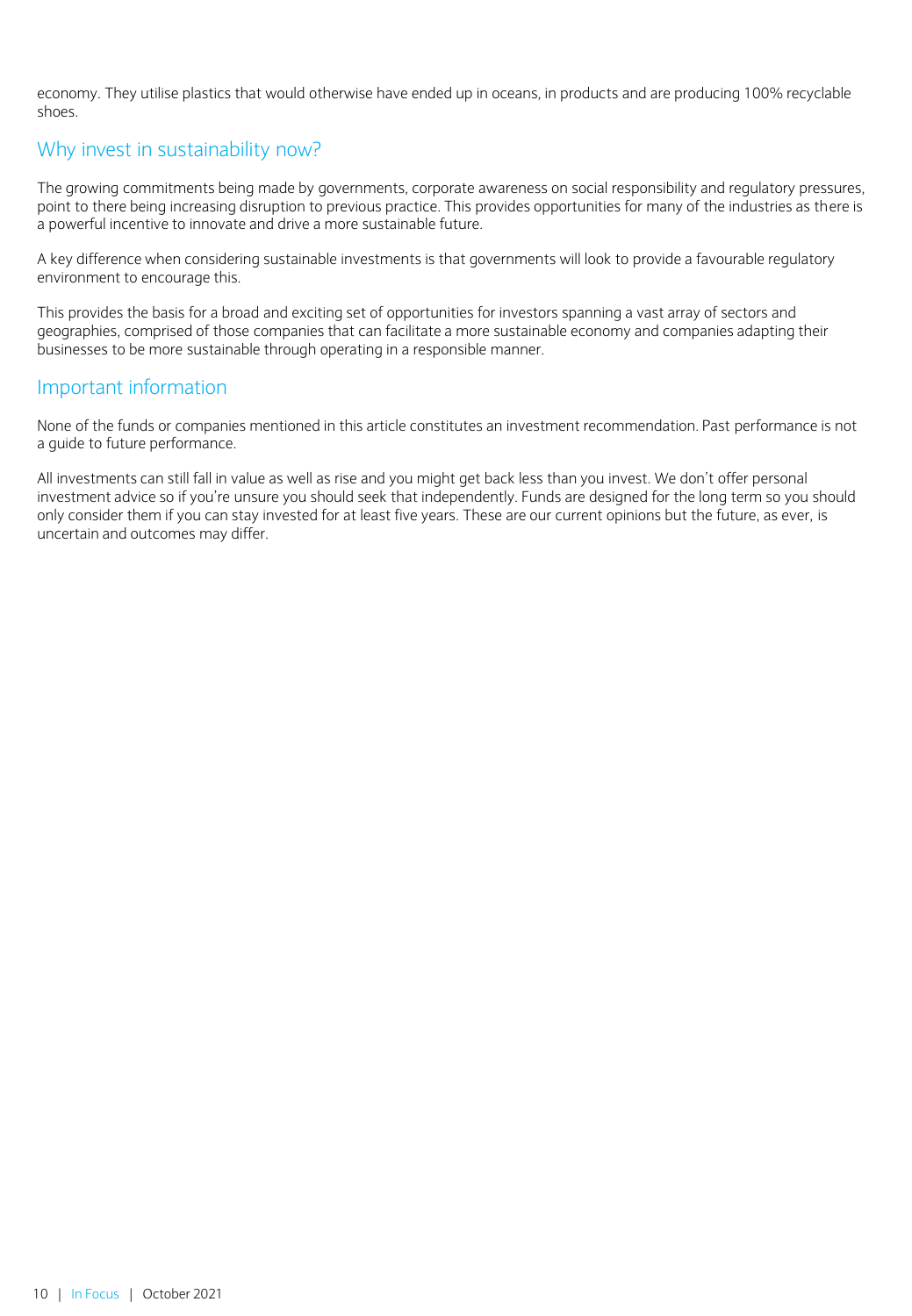## The doctor will see you and your data now

Winston Churchill reportedly said, "Never let a good crisis go to waste." So, after the pandemic, one of the questions asked is: how will we use the lessons we have learned? And, in particular, in the healthcare sector.

Traditionally, investing in healthcare is considered to be a more defensive part of a portfolio. Much of the healthcare spending is from governments and so revenues are less sensitive to the economic cycle. But does the pandemic change this? Will we see more disruption and change in the sector and should this change our views?

We have seen the start of this investor demand for the sector. More healthcare companies went public during 2020 than they did in the past five years. According to data compiled by S&P Global Market Intelligence, a total of 263 healthcare companies went public during the year – up from 180 in 2019 and the highest number since at least 2015. Gross proceeds from IPO activity also more than doubled year-over-year to \$43.46 billion in 2020.



Alan Budenberg Investment Consultant

The healthcare sector has been an expanding sector. Before the pandemic, total health expenditures increased substantially over the past several decades (Figure 1) and has even outpaced the growth of the US economy (Figure 2). And there is a link to the increased expenditure; we can see how this has increased life expectancy (Figure 3) in different regions.

So, to consider if the healthcare sector is ripe for disruption and opportunity, consider how a visit to the bank manager and the doctor has changed over the last 30 years. Back then, if you wanted to borrow money, you visited your local branch manager to discuss a loan. But now, there are many options available both online and in the branch.

But this has not been the case in the health sector; we have always been very cautious about changes. But aside from the pandemic, there are pressures for the sector to change – an ageing population, technological advances in telehealth, and remote monitoring.

## Telehealth has surged under Covid-19

One of most significant changes from the pandemic is how we have accessed healthcare.

Telehealth, or the remote provision of healthcare, has boomed. McKinsey estimate<sup>1</sup> that utilisation has stabilised at levels 38x higher than before the pandemic and, in the US, this could be a quarter of a trillion-dollar industry.



Figure 2: Health spending growth has outpaced growth of the US economy



Source: : Health System Tracker

*<sup>1</sup>Telehealth: A quarter-trillion-dollar post-COVID-19 reality? McKinsey*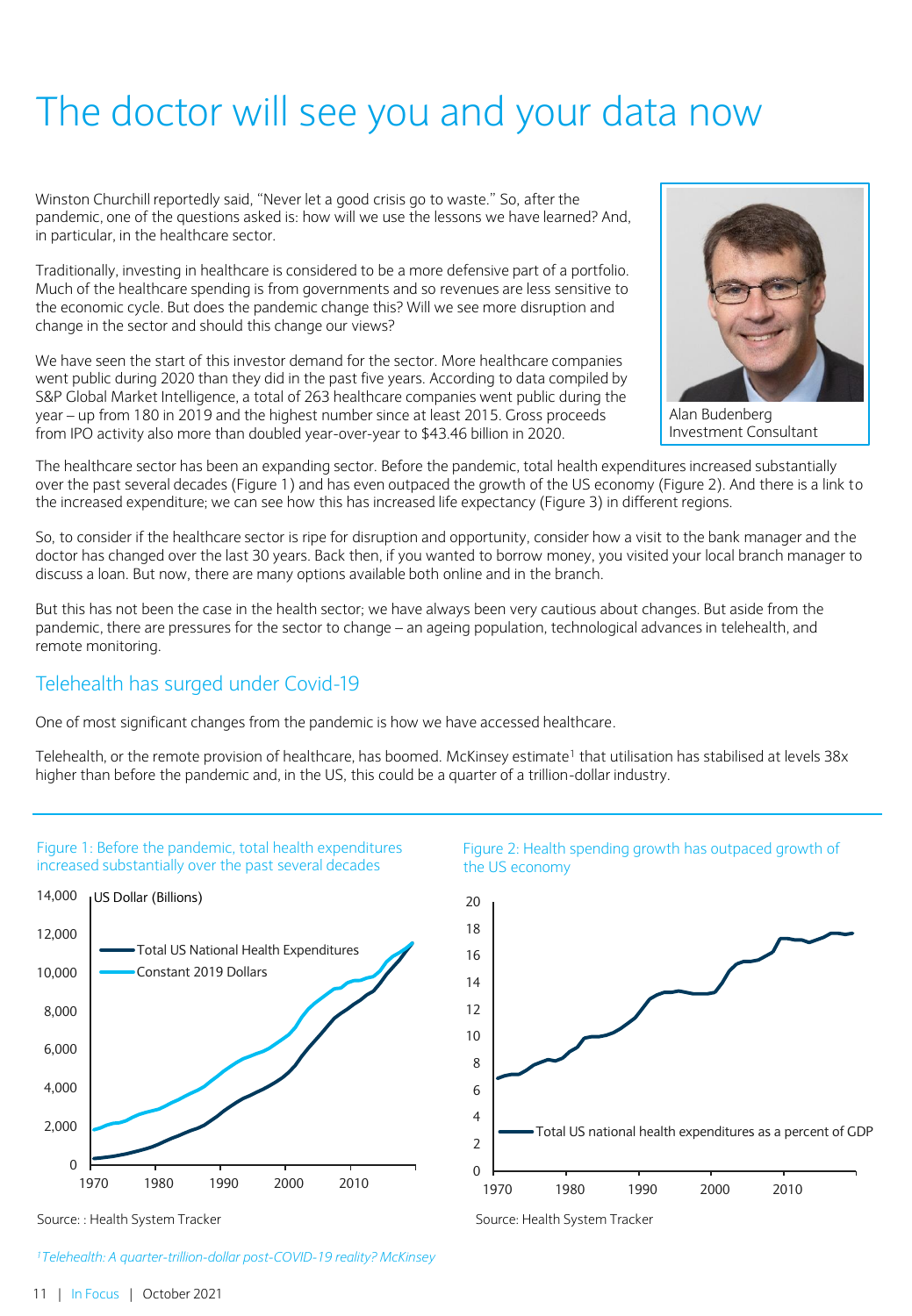In the UK, 'Attend Anywhere'<sup>2</sup> – a platform that supports video consultations in outpatient settings – was funded for all NHS trusts, increasing the ability to provide healthcare services remotely.

Some hospital trusts have also been trialling virtual wards to continue to support people outside of hospital. Virtual wards involve providing care virtually in a person's own home depending on their particular needs, coordinated by a team of healthcare professionals.

Many companies are seeing the possibilities of delivering these services. Again, consider the possibilities and innovation by comparing this to financial services. In the same way that you now automatically receive alerts regarding the balance of your account and transactions, in the future you may receive alerts based on data from your smart watch. 'The doctor will see you now' may pop up in an alert on your app in response to data from your device.

### Technology meets healthcare

The healthcare opportunity has not gone unnoticed by the large technology firms. And it is not difficult to consider why many of the technology companies have large shares of their respective markets; the healthcare industry represents an attractive opportunity.

The Organisation for Economic Co-operation and Development (OECD) estimates global healthcare spending as a share of gross domestic product (GDP) is projected to rise to from 8.8% in 2015 to 10.8%<sup>3</sup> in 2030 (Figure 4). IHS Markit estimate this to be worth \$8.3 trillion. Certainly large enough to provide a significant opportunity or diversified income stream for the big tech companies.

When Tim Cook, CEO of Apple, was asked about Apple he said: "Health will be its greatest contribution to mankind." Apple Healthcare is developing both hardware and software for medical professionals. A new feature of the Apple Watch is providing a virtual coach monitoring food intake, exercise, steps, and even telling you to move.

Google Cloud recently unveiled a healthcare data engine which can bring healthcare and life sciences data together from multiple sources. Their Google Fit app can analyse all your health data. There is also academic research to consider if search data from Google can predict severe epidemics through search data.<sup>4</sup>

Amazon has also moved into the healthcare market with their purchase of the PillPack delivery service, which gave Amazon the licence to sell prescription drugs in 49 US states. They have also filed a patent<sup>5</sup> to identify the physical and emotional characteristics of users, as a way of determining our physical or mental health, again considering the chatbot and tele-medicine theme.

#### Figure 3: How strong is the link between healthcare expenditure and life expectancy?



#### Figure 4: Healthcare spending outgrowing GDP globally

25 Healthcare spending (Percent of GDP)



[Source: Our World In Data](https://ourworldindata.org/financing-healthcare#how-strong-is-the-link-between-healthcare-expenditure-and-life-expectancy)

Source: OECD

*<sup>3</sup>OECD Health Working Paper No. 110, Health spending projections to 2030*

*<sup>4</sup>Samaras, L., García-Barriocanal, E. & Sicilia, MA. Comparing Social media and Google to detect and predict severe epidemics. Sci Rep 10, 4747 (2020)*

*<sup>5</sup>Google Patents: Voice-based determination of physical and emotional characteristics of users* 

*<sup>2</sup>Nuffield trust impact of covid-19 on the use of digital technology*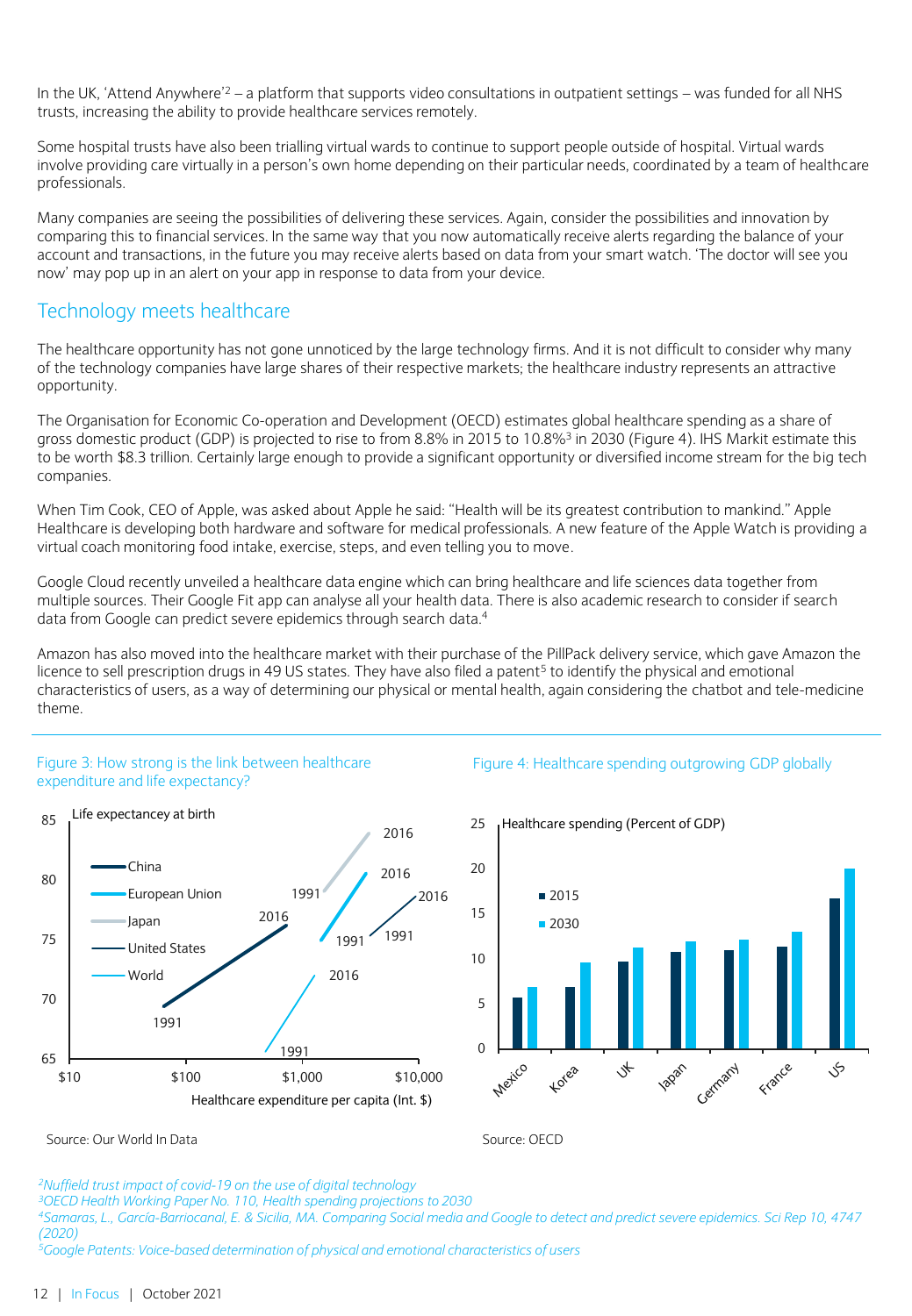## Artificial Intelligence (AI)

One of the other reasons big technology firms are interested in healthcare is data. To understand the extent of the data Google funded a study in 2018, called 'Scalable and accurate deep learning with electronic health records'. This study covered 216,000 health records. But when they looked at the records, there were 46 billion data points in total; each patient had 250k data points.

These are big numbers, but with computing power increasing, it becomes easier to analyse this information.

This is happening now. An example is the AI triage project<sup>6</sup> which was implemented to analyse chest x-rays. During Covid, this was developed to allow doctors to identify lung abnormalities in patients.

Artificial Intelligence has demonstrated impressive results for analysing medical images to identify the potential of diseases. It is this ability to scan and monitor many records – to understand where the disease has occurred – and then identify those patients who may be more susceptible to, or have a high probability of contracting, that particular illness.

AI is moving healthcare away from the traditional route of cure, and towards prevention.

## What are the challenges?

Certainly, we will be concerned about what happens with our health data, and there is a responsibility for governments to protect this but also to use the power of the information to make more informed judgements. An example is in India where they are creating National Health IDs.<sup>7</sup> This will combine privacy with understanding data across the population. Each Health ID will be linked to a health data consent manager. This will be used to seek the patient's consent and allow for a seamless flow of health information from personal health records.

### What does this mean for investors?

There are a couple of observations here. Traditionally, healthcare has been considered a more defensive sector because these companies offer products or services that consumers will need to use at all times. They are less sensitive to the economic cycle.

But the definition of healthcare is expanding, and some of the companies benefiting from the increased focus on health may be in technology and other sectors of the market. It is not just healthcare but also well-being.

Secondly, for some investors, it is not just the usual names which are interesting. Think about some of the companies which will benefit from the disruption to the healthcare sector and innovation which will hopefully change all our lives for the better.

### Important information

None of the funds or companies mentioned in this article constitutes an investment recommendation. Past performance is not a guide to future performance.

All investments can still fall in value as well as rise and you might get back less than you invest. We don't offer personal investment advice so if you're unsure you should seek that independently. Funds are designed for the long term so you should only consider them if you can stay invested for at least five years. These are our current opinions but the future, as ever, is uncertain and outcomes may differ.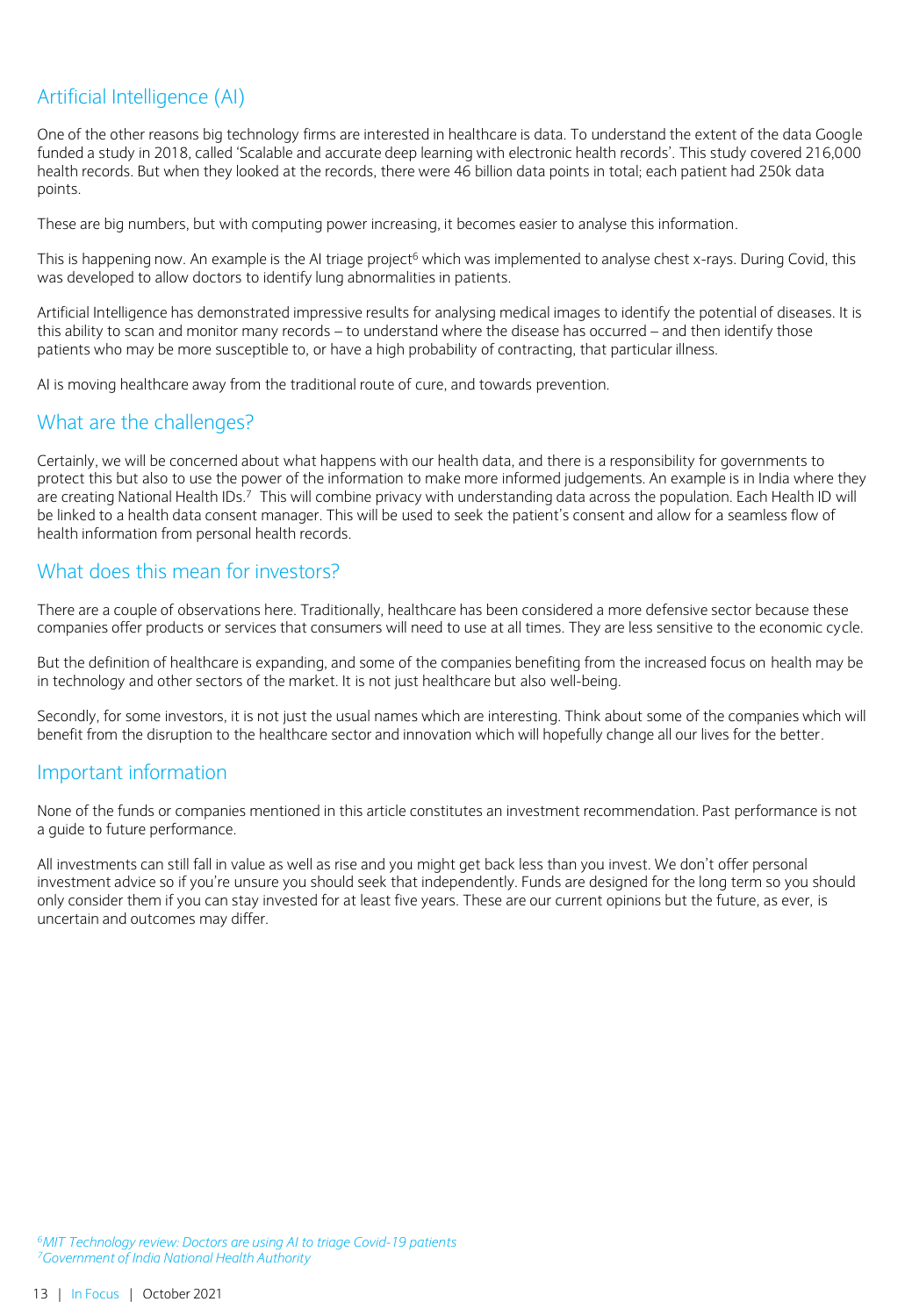## If you'd like to learn more about these topics, join us for our weekly Word on the Street podcasts

You can download our audio podcast, Word on the Street, by clicking or scanning the QR codes below:

## Episode #118: Are we on the brink of the "Fourth Industrial Revolution"?

We look at how the pandemic and our reliance on technology may have accelerated the "Fourth Industrial Revolution", with Nicky Eggers (Head of Investments), Alan Budenberg (Investment Consultant), and Will Hobbs (Chief Investment Officer).

## Episode #123: How is innovation in sustainability shaping the future of investing?

We begin a series on the importance of innovation and how it lies at the core of investment opportunities. Here, we look at the innovation driving sustainability and how it is shaping the future of investing, with Miles Sherry (Investment Consultant), Ian Aylward (Head of Manager Selection), Dan Hunt (Investment Consultant), and Hamish Chamberlayne (Head of Global Sustainable Equities at Janus Henderson).

## Episode #126: Should the pandemic change our view of investing in health care?

We continue our series on investing in innovation and discuss opportunities in the health care sector, with Nicky Eggers (Head of Investments), Alan Budenberg (Investment Consultant), and Omar Moufti (Product Specialist, Blackrock).

## Episode #128: What are the opportunities within technology and innovation?

We look at the exciting opportunities within technology, as innovation continues to disrupt our lives, with Phil Attreed (Head of Investment & Credit Distribution), Miles Sherry (Investment Consultant), and Ben Rogoff (Polar Capital Partners).











*Listen directly from your desktop*

*Listen on your personal device*

*Listen on your personal device*



[Listen and subscribe now](https://soundcloud.com/bukinvest/tracks) so you never miss a broadcast.

For Android users, the RSS feed is: <https://pca.st/8jr0>